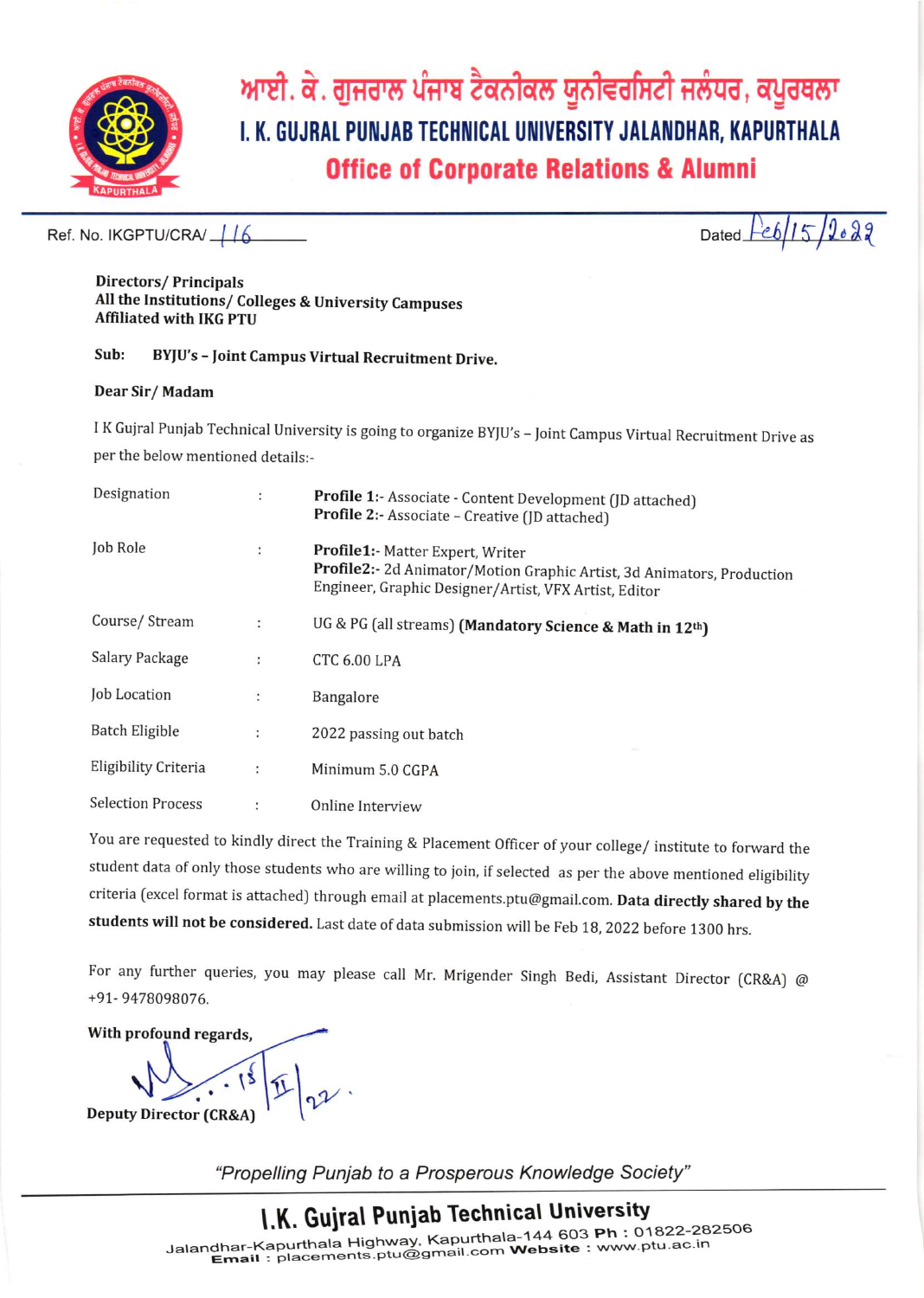#### Think and Learn Pvt Ltd (BYJU'S)

# **Content Development (Media)**

At BYJU'S, we address the learning needs of students using compelling content delivered through creative formats and technology (personalised journeys, images, videos, simulations, games, etc.). We are looking for Content Developers who will design and develop content for students in the school (K–12) segment.



#### **Primary Role**

#### **Designation: Associate/ Senior Associate - Creatives**

The Media team at BYJU's brings to life all the memorable content that you see on the Learning App. This team carries out a critical step in the product development process which brings the joy of learning to millions of students across the globe.

### **Responsibilities**

- Editing video clips/ creating VFX elements and compositing/ developing art-boards/ creating 2D and 3D animations
- Assimilating project requirements and distributing dependent tasks through proper channels
- Supporting tasks across the production pipeline, storyboarding for independent and dependent tasks
- Collaborating with other creative associates and ensuring project consolidation and closing

### **Requirements**

- Bachelor's Degree in any field
- Topnotch written and verbal communication skills
- If selected, you need to have completed all your final semester examinations, Viva and Project submissions before formally joining the company. We will require an official letter from your campus certifying these pre-joining requirements.

### **Selection Process**

- You will need to showcase your artistic and creative portfolio when you apply for the Creatives role
- Shortlisted students will be interviewed by an expert from the Media team at BYJU's
- If you clear the interview, you will have to submit an assignment which will test your creativity and artistic abilities. Those who make the cut with their assignments will be given the final offer.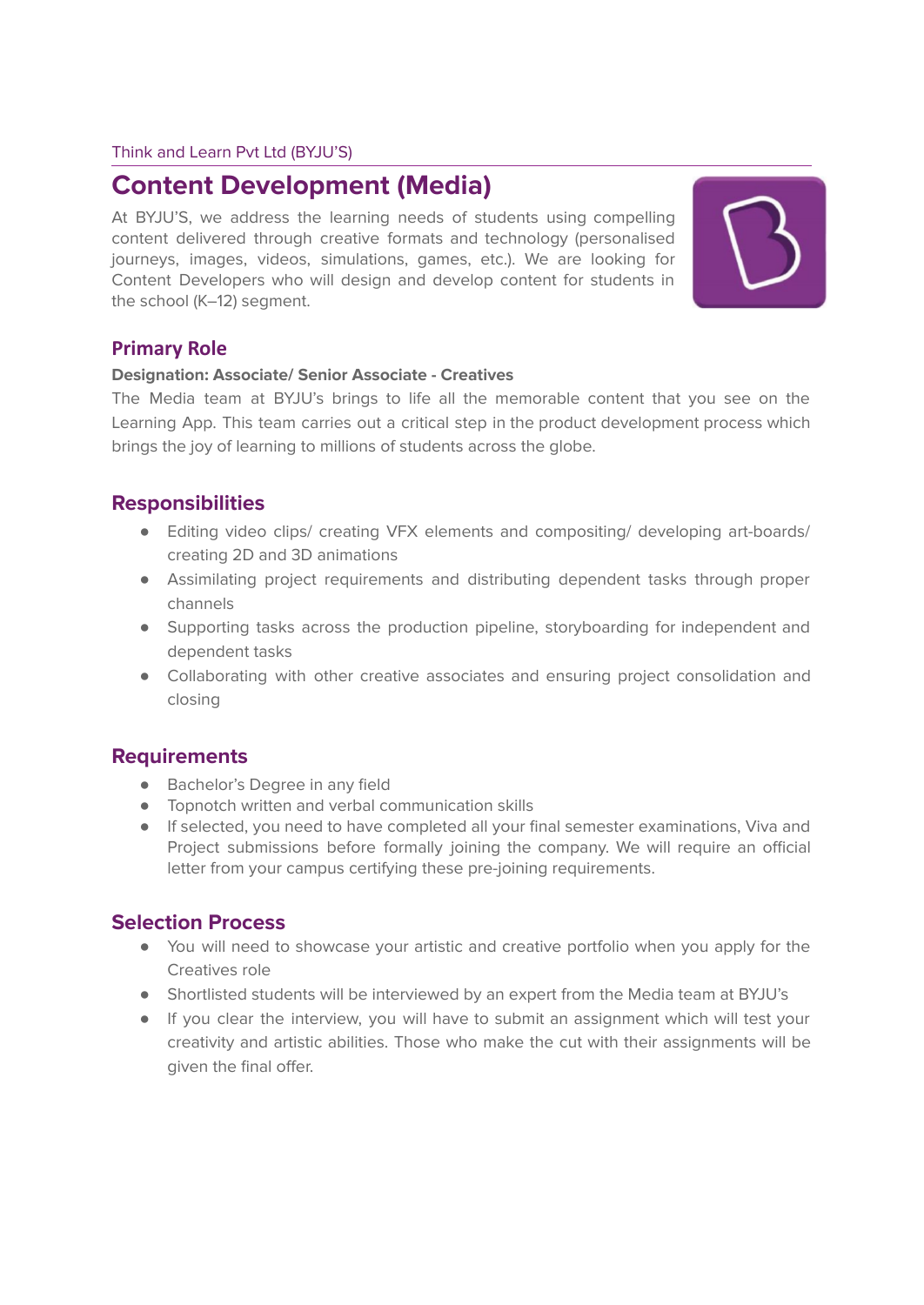### **Location & Compensation**

This role is full-time, based in our Bangalore office. A detailed breakdown of your compensation will be provided in your offer letter, if selected. The compensation will include a fixed and a variable component - the latter is disbursed annually based on the performance of the past year.

### **About BYJU'S**

BYJU'S is the world's leading ed-tech company and the creator of India's most loved learning app in the school segment. We offer highly adaptive, engaging, and effective learning programs for students in LKG, UKG, classes 1 through 12, and competitive exams like JEE, NEET, and IAS. BYJU'S launched its flagship product, **BYJU'S - The Learning App** for classes 4-12 in 2015. Today, the app has over 90 million registered students and 6.5 million annual paid subscriptions. With an average daily usage time of 71 minutes being spent by students from 1700+ cities on the app, the app is creating a whole new way of learning through visual lessons. The Disney BYJU'S Early Learn App was launched in June 2019, a special offering from BYJU'S for students in classes 1-3 featuring Disney's characters.

BYJU'S is backed by strong and prominent investors like Chan-Zuckerberg Initiative, Naspers, CPPIB, General Atlantic, Tencent, Sequoia Capital, Sofina, Verlinvest, IFC, Aarin Capital, Times Internet, Lightspeed Ventures, Tiger Global, Owl Ventures, and Qatar Investment Authority. Delivering a world-class learning experience, programs from BYJU'S are making learning contextual, visual, and fun. The apps have been designed to adapt to the unique learning style of every student, as per the pace, size, and style of learning of each student. BYJU'S is paving the way for new-age, geography-agnostic learning tools that sit at the cross-section of mobile, interactive content, and personalised learning methodologies. BYJU'S is also the official sponsor of the Indian Cricket Team and the International Cricket Council.

### **Useful Links**

- □ Youtube Channel
- **BYJU's The Learning App on Play Store**
- Disney BYJU's Early Learning App
- □ BYJU's on Instagram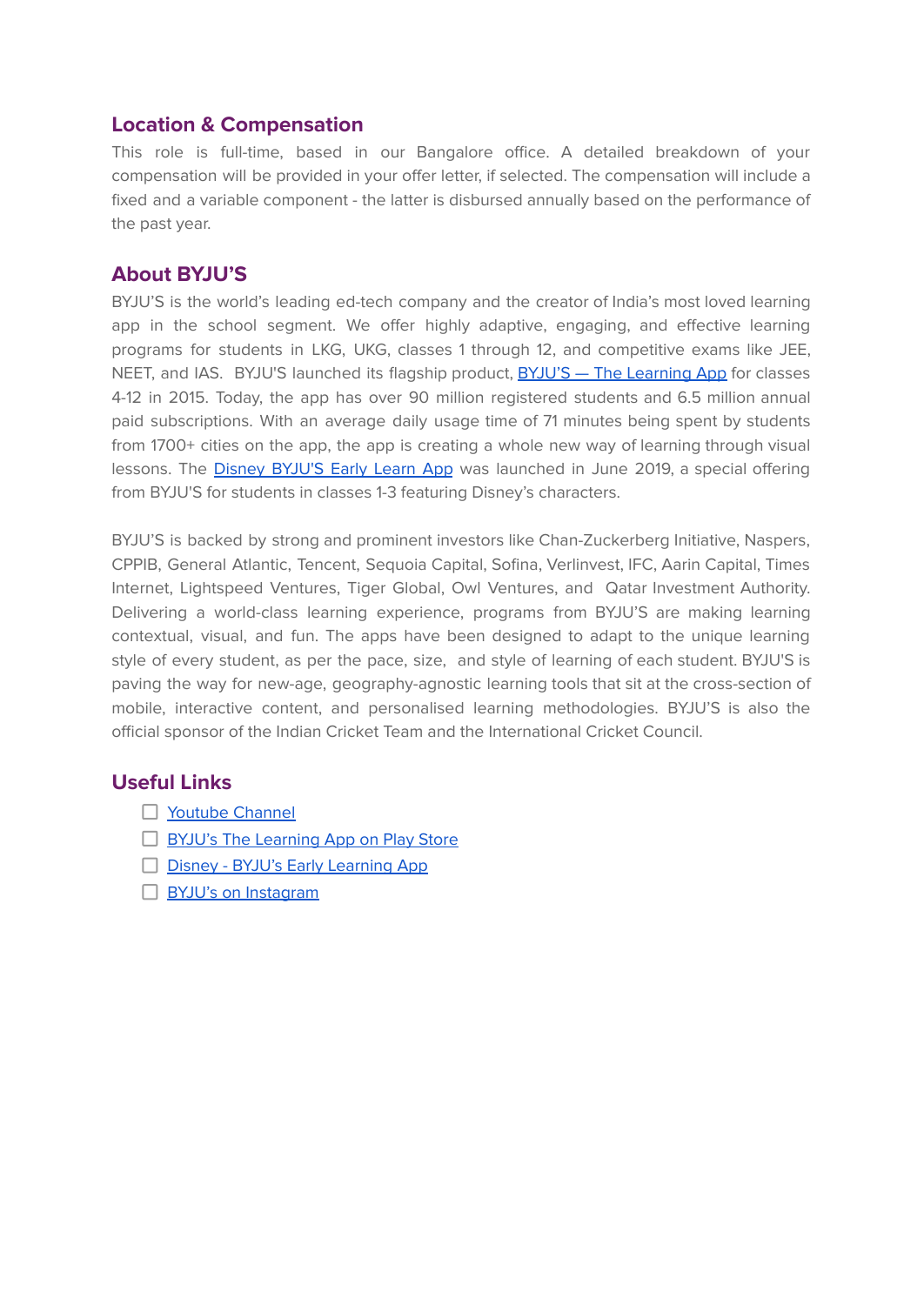#### Think and Learn Pvt Ltd (BYJU'S)

## **Content Development**

At BYJU'S, we address the learning needs of students using compelling content delivered through creative formats and technology (personalised journeys, images, videos, simulations, games, etc.). We are looking for Content Developers who will design and develop content for students in the school (K–12) segment.



#### **Primary Role**

#### **Designation: Associate/ Senior Associate -**

Develop and package learning content in different formats around researched frameworks and processes to strengthen student learning in our various product offerings. This is directed towards enabling better learning outcomes for students in the school (K–12) segment.

### **Responsibilities**

- Researching and identifying learning strategies for students of all backgrounds and cognitive abilities,
- Writing and visualising intuitive and engaging scripts for videos, books, and games,
- Designing questions, adaptive assessments and personalized lesson plans,
- Collaborating with designers and engineers to get products ready to ship,
- Ideating and coming up with innovations on new methodologies of learning,
- Taking ownership of allocated tasks and driving your team's and your own growth.

### **Requirements**

- Bachelor's Degree in any field
- Working expertise in any of the following subjects: Physics, Chemistry, Maths or Biology (curriculum up to Grade 12 of any school syllabus)
- Topnotch written and verbal communication skills
- If selected, you need to have completed all your final semester examinations, Viva and Project submissions before formally joining the company. We will require an official letter from your campus certifying these pre-joining requirements.

### **Selection Process**

- Online Assessment which will test your general aptitude along with your expertise in your chosen subject
- Shortlisted students will have to submit an assignment which is designed to test your subject knowledge as well as your ability to convey a topic in a simplified manner to a relevant target audience
- These shortlisted students will also go through an interview with one of our experts from the Content Development team
	- You will be quizzed on your assignment submissions
	- You will be expected to explain concepts in a lucid yet simple manner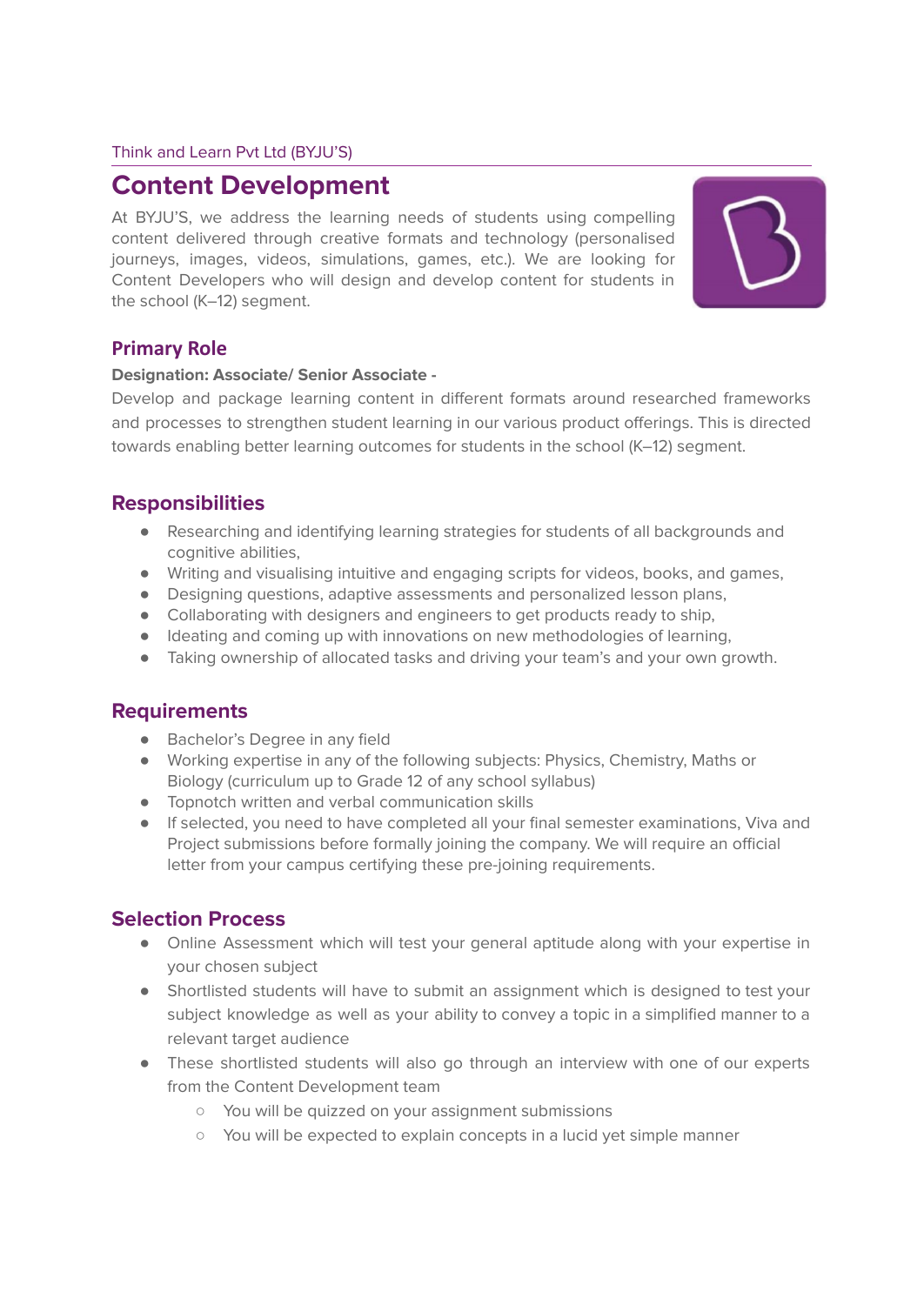- Our interviewers will also check your knowledge on the line of BYJU's products and the thought process behind some of our available content
- Remember, we are looking for an eagerness to learn and an ability to convey the joys of learning to several other students

#### **Location & Compensation**

This role is full-time, based in our Bangalore office. A detailed breakdown of your compensation will be provided in your offer letter, if selected. The compensation will include a fixed and a variable component - the latter is disbursed annually based on the performance of the past year.

#### **About BYJU'S**

BYJU'S is the world's leading ed-tech company and the creator of India's most loved learning app in the school segment. We offer highly adaptive, engaging, and effective learning programs for students in LKG, UKG, classes 1 through 12, and competitive exams like JEE, NEET, and IAS. BYJU'S launched its flagship product, BYJU'S - The Learning App for classes 4-12 in 2015. Today, the app has over 90 million registered students and 6.5 million annual paid subscriptions. With an average daily usage time of 71 minutes being spent by students from 1700+ cities on the app, the app is creating a whole new way of learning through visual lessons. The Disney BYJU'S Early Learn App was launched in June 2019, a special offering from BYJU'S for students in classes 1-3 featuring Disney's characters.

BYJU'S is backed by strong and prominent investors like Chan-Zuckerberg Initiative, Naspers, CPPIB, General Atlantic, Tencent, Sequoia Capital, Sofina, Verlinvest, IFC, Aarin Capital, Times Internet, Lightspeed Ventures, Tiger Global, Owl Ventures, and Qatar Investment Authority. Delivering a world-class learning experience, programs from BYJU'S are making learning contextual, visual, and fun. The apps have been designed to adapt to the unique learning style of every student, as per the pace, size, and style of learning of each student. BYJU'S is paving the way for new-age, geography-agnostic learning tools that sit at the cross-section of mobile, interactive content, and personalised learning methodologies. BYJU'S is also the official sponsor of the Indian Cricket Team and the International Cricket Council.

#### **Useful Links**

- $\Box$  Youtube Channel
- **BYJU's The Learning App on Play Store**
- Disney BYJU's Early Learning App
- □ BYJU's on Instagram